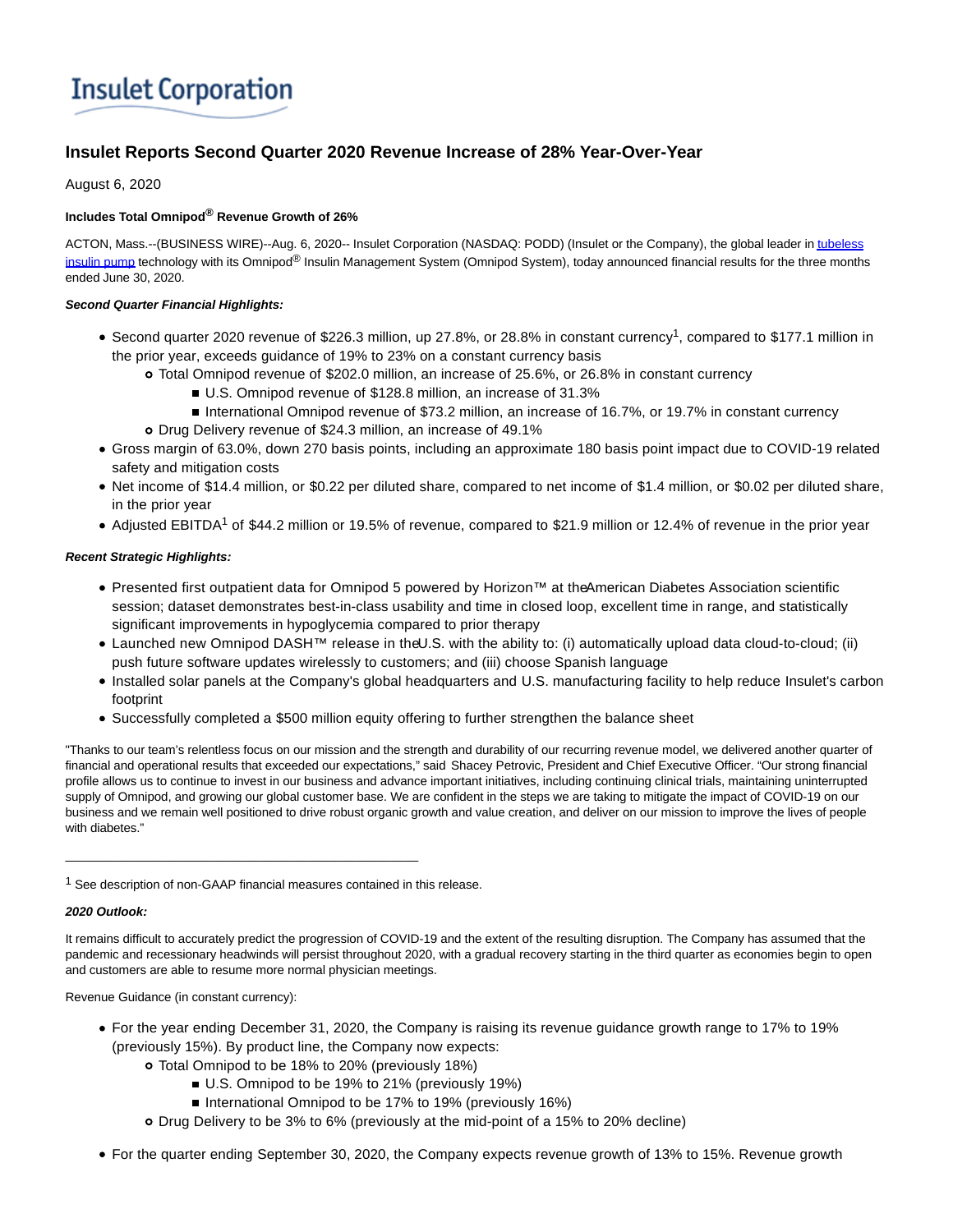ranges by product line are:

- Total Omnipod of 12% to 14%
	- U.S. Omnipod of 14% to 16%
	- International Omnipod of 9% to 11%
- o Drug Delivery of 23% to 28%

## Adjusted EBITDA:

For the year ending December 31, 2020, the Company is reaffirming its expectation of Adjusted EBITDA as a percentage of revenue in the range of 13% to 17%, closer to the low end of the range.

# **Conference Call:**

Insulet will host a conference call at 4:30 p.m. (Eastern Time) on August 6, 2020 to discuss the financial results and outlook. The link to the live call will be available on the Investor Relations section of the Company's website at [http://investors.insulet.com,](https://cts.businesswire.com/ct/CT?id=smartlink&url=http%3A%2F%2Finvestors.insulet.com&esheet=52261773&newsitemid=20200806005820&lan=en-US&anchor=http%3A%2F%2Finvestors.insulet.com&index=2&md5=325a06cb5092e7f645441d2b59300ca0) "Events and Presentations," and will be archived for future reference. The call may also be accessed by dialing (844) 831-3022 for domestic callers or (315) 625-6887 for international callers, passcode 6988289.

## **About Insulet Corporation:**

Insulet Corporation (NASDAQ: PODD), headquartered in Massachusetts, is an innovative medical device company dedicated to making the lives of people with diabetes and other conditions easier through the use of its Omnipod product platform. The Omnipod Insulin Management System provides a unique alternative to traditional insulin delivery methods. With its simple, wearable design, the disposable Pod provides up to three days of non-stop insulin delivery, without the need to see or handle a needle. Insulet also leverages the unique design of its Pod by tailoring its Omnipod technology platform for the delivery of non-insulin subcutaneous drugs across other therapeutic areas. For more information, please visit[: www.insulet.com a](https://cts.businesswire.com/ct/CT?id=smartlink&url=http%3A%2F%2Fwww.insulet.com&esheet=52261773&newsitemid=20200806005820&lan=en-US&anchor=www.insulet.com&index=3&md5=630ab04cb94a29033d29c6ba81398d5e)nd [www.omnipod.com.](https://cts.businesswire.com/ct/CT?id=smartlink&url=http%3A%2F%2Fwww.myomnipod.com%2Fhome&esheet=52261773&newsitemid=20200806005820&lan=en-US&anchor=www.omnipod.com&index=4&md5=cd24beec50c19d0fdef2c74450daa2d0)

## **Non-GAAP Financial Measures:**

The Company uses the following non-GAAP financial measures:

- Constant currency revenue growth, which represents the change in revenue between current and prior year periods using a constant currency, the exchange rate in effect during the applicable prior year period. Insulet presents constant currency revenue growth because management believes it provides meaningful information regarding the Company's results on a consistent and comparable basis. Management uses this non-GAAP financial measure, in addition to financial measures in accordance with generally accepted accounting principles in the United States (GAAP), to evaluate the Company's operating results. It is also one of the performance metrics that determines management incentive compensation.
- Adjusted EBITDA, which represents net income plus net interest expense, income tax expense, depreciation and amortization, stock-based compensation and other significant unusual items, as applicable. Insulet presents Adjusted EBITDA because management uses it as a supplemental measure in assessing the Company's operating performance, and the Company believes that it is helpful to investors, securities analysts and other interested parties as a measure of comparative operating performance from period to period. The Company recognizes Adjusted EBITDA as a commonly used measure in determining business value and as such, uses it internally to report results. It is also one of the performance metrics that determines management incentive compensation.

These non-GAAP financial measures should be considered supplemental to, and not a substitute for, the Company's reported financial results prepared in accordance with GAAP. Furthermore, the Company's definition of these non-GAAP measures may differ from a similarly titled measures used by others. Because non-GAAP financial measures exclude the effect of items that will increase or decrease the Company's reported results of operations, Insulet strongly encourages investors to review the Company's consolidated financial statements and publicly filed reports in their entirety.

The Company does not provide a reconciliation of Adjusted EBITDA to net income on a forward-looking basis because it is unable to estimate, with reasonable certainty and without unreasonable efforts, any unusual or unanticipated charges, expenses or gains. These items are uncertain, depend on various factors, and could be material to the Company's GAAP results.

#### **Forward-Looking Statements:**

The 2020 financial results contained in this news release are subject to finalization in connection with the preparation of the Company's Form 10-Q for the quarter ended June 30, 2020. This press release contains forward-looking statements concerning Insulet's expectations, anticipations, intentions, beliefs or strategies regarding the future. These forward-looking statements are based on its current expectations and beliefs concerning future developments and their potential effects on Insulet. There can be no assurance that future developments affecting Insulet will be those that it has anticipated.

These forward-looking statements involve a number of risks, uncertainties (some of which are beyond Insulet's control) or other assumptions that may cause actual results or performance to be materially different from those expressed or implied by these forward-looking statements. These risks and uncertainties include, but are not limited to: risks associated with public health crises and pandemics, such as the COVID-19 global pandemic, including the duration of the outbreak, government actions and restrictive measures implemented in response, supply chain disruptions, delays in clinical trials, and other impacts to the business, or on the Company's ability to execute business continuity plans; risks associated with the Company's dependence on its principal product platform, the Omnipod System; the Company's ability to design, develop, manufacture and commercialize future products; Insulet's ability to reduce production costs and increase customer orders and manufacturing volumes; adverse changes in general economic conditions; the impact of healthcare reform laws; supply problems or price fluctuations with sole source or third-party suppliers on which Insulet is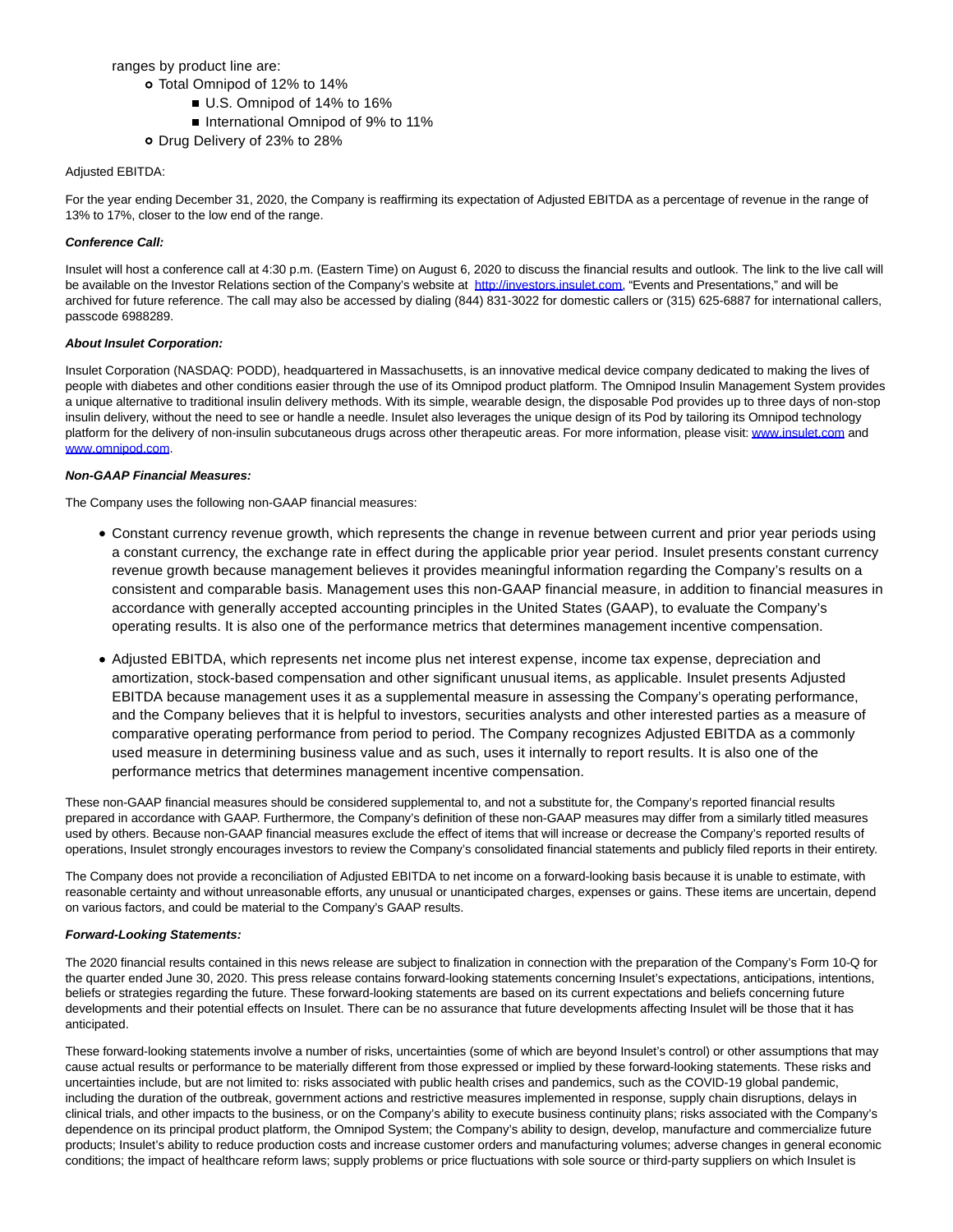dependent; the potential establishment of a competitive bid program for conventional insulin pumps; failure by Insulet to retain key supplies and/or supplier pricing discounts and achieve satisfactory gross margins; international business risks, including regulatory, commercial and logistics risks associated with the Company selling its products in Europe in light of the uncertainty related to the separation of the United Kingdom from the European Union (Brexit); Insulet's inability to secure and retain adequate coverage or reimbursement from third-party payors for the Omnipod System or future products and potential adverse changes in reimbursement rates or policies relating to the Omnipod System or future products; failure to retain key payor partners and their members; adverse effects resulting from competition; technological change and product innovation adversely affecting the Company's business; changes to or termination of Insulet's license to incorporate a blood glucose meter into the Omnipod System or its inability to enter into new license or other agreements with respect to the Omnipod System's current or future features; challenges to the future development of our non-insulin drug delivery product line; Insulet's ability to protect its intellectual property and other proprietary rights; conflicts with the intellectual property of third parties, including claims that Insulet's current or future products infringe or misappropriate the proprietary rights of others; adverse regulatory or legal actions relating to the Omnipod System or future products; failure of Insulet's contract manufacturers or component suppliers to comply with the U.S. Food and Drug Administration's quality system regulations; potential adverse impacts resulting from a recall, or discovery of serious safety issues, of the Omnipod System; the potential violation of the U.S. Foreign Corrupt Practices Act or any other federal, state or foreign anti-bribery/anti-corruption laws or laws prohibiting "kickbacks" or protecting the confidentiality of health information or other protected personal information, or any challenge to or investigation into Insulet's practices under these laws; product liability and other lawsuits that may be brought against Insulet, including stemming from off-label use of its product; breaches or failures of its product or information technology systems, including by cyber attack; reduced retention rates of our customer base; unfavorable results of clinical studies relating to the Omnipod System or future products, or the products of Insulet's competitors; future publication of articles or announcement of positions by diabetes associations or other organizations that are unfavorable to the Omnipod System; the concentration of Insulet's manufacturing operations and storage of inventory in a limited number of locations; Insulet's ability to attract and retain personnel; Insulet's ability to scale its business to support revenue growth; fluctuations in quarterly results of operations; risks associated with potential future acquisitions or investments in new businesses; Insulet's ability to generate sufficient cash to service all of its indebtedness or raise additional funds on acceptable terms or at all; the expansion of Insulet's distribution network; the volatility of the trading price of Insulet's common stock; risks related to future sales of its common stock or the conversion of any of the Convertible Senior Notes; potential limitations on Insulet's ability to use its net operating loss carryforwards; anti-takeover provisions in its organizational documents; and other risks and uncertainties described in its Annual Report on Form 10-K, which was filed with the Securities and Exchange Commission in February 2020 in the section entitled "Risk Factors," and in its other filings from time to time with the Securities and Exchange Commission. Should one or more of these risks or uncertainties materialize, or should any of its assumptions prove incorrect, actual results may vary in material respects from those projected in these forward-looking statements. Insulet undertakes no obligation to publicly update or revise any forward-looking statements.

#### **INSULET CORPORATION**

#### **CONDENSED CONSOLIDATED STATEMENTS OF OPERATIONS (UNAUDITED)**

| (dollars in millions, except per share data) | 2020    |           | 2019    | 2020    |           | 2019    |  |
|----------------------------------------------|---------|-----------|---------|---------|-----------|---------|--|
| Revenue                                      | \$226.3 |           | \$177.1 | \$424.3 |           | \$336.7 |  |
| Cost of revenue                              | 83.8    |           | 60.7    | 154.9   |           | 113.6   |  |
| <b>Gross profit</b>                          | 142.5   |           | 116.4   | 269.4   |           | 223.1   |  |
| Research and development expenses            | 34.2    |           | 33.0    | 69.7    |           | 65.5    |  |
| Selling, general and administrative expenses | 80.8    |           | 75.8    | 164.7   |           | 142.7   |  |
| <b>Operating income</b>                      | 27.5    |           | 7.6     | 35.0    |           | 14.9    |  |
| Interest expense, net                        | (11.1)  | $\lambda$ | (5.8)   | (21.2)  |           | (10.6)  |  |
| Other income, net                            | $1.0\,$ |           | 0.1     | $1.0$   |           | $2.3\,$ |  |
| Income before income taxes                   | 17.4    |           | 1.9     | 14.8    |           | 6.6     |  |
| Income tax expense                           | (3.0)   | $\lambda$ | (0.5)   | (2.5)   | $\lambda$ | (0.8)   |  |
| <b>Net income</b>                            | \$14.4  |           | \$1.4   | \$12.3  |           | \$5.8   |  |

#### **Three months ended June 30, Six Months Ended June 30,**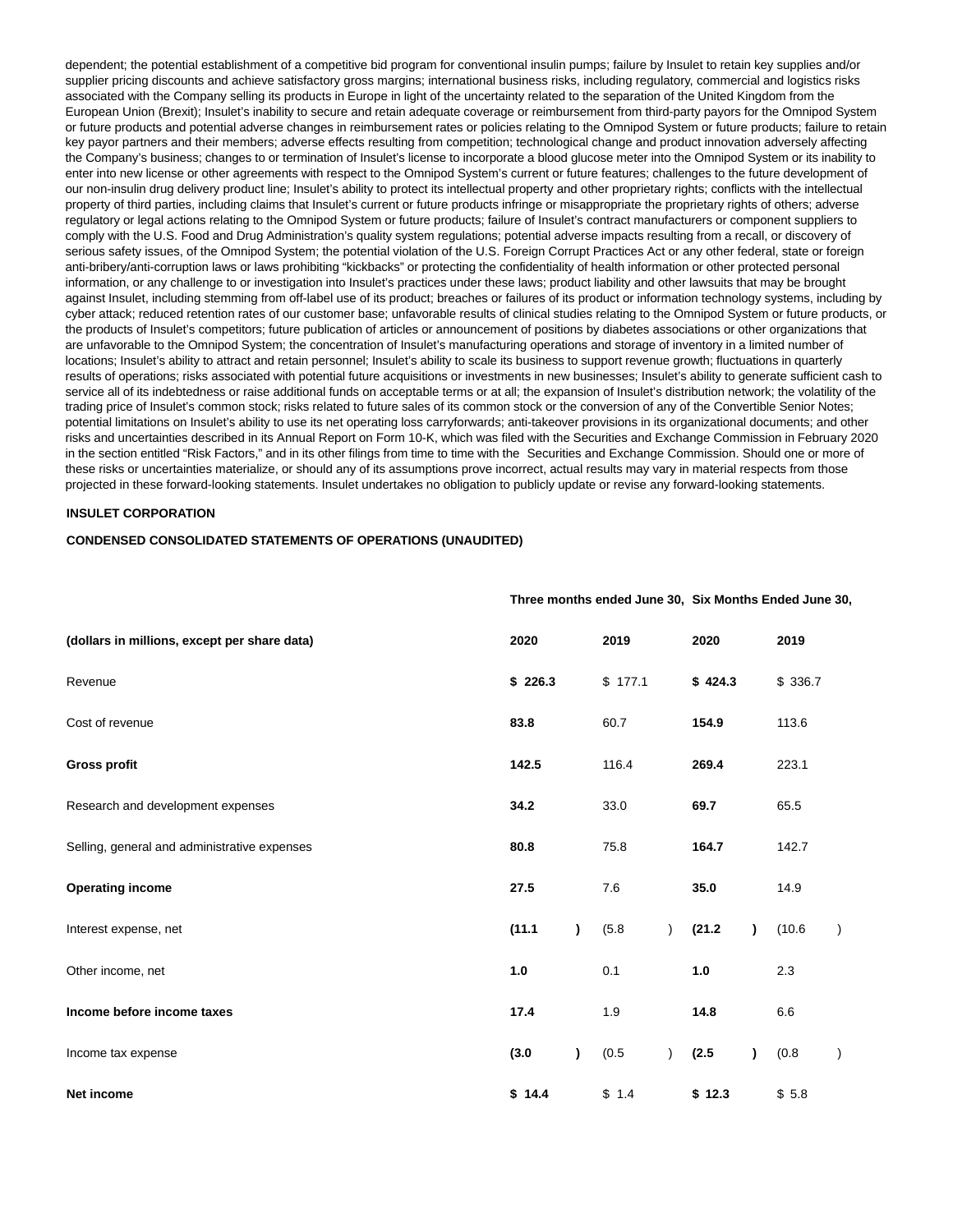# **Net income per share:**

| Basic          | \$0.22 | \$0.02 | \$ 0.19 | \$0.10 |
|----------------|--------|--------|---------|--------|
| <b>Diluted</b> | \$0.22 | \$0.02 | \$ 0.19 | \$0.09 |

# **Weighted-average number of common shares outstanding (in thousands):**

| Basic   | 64,371 | 59,845 | 63,627 | 59,601 |
|---------|--------|--------|--------|--------|
| Diluted | 65.579 | 61,486 | 64,970 | 61,332 |

# **INSULET CORPORATION**

# **CONDENSED CONSOLIDATED BALANCE SHEETS (UNAUDITED)**

**(dollars in millions) June 30, 2020 December 31, 2019**

# **ASSETS**

| Cash, cash equivalents and short-term investments \$ 844.4 |           | \$<br>376.1   |
|------------------------------------------------------------|-----------|---------------|
| Accounts receivable, net                                   | 78.0      | 69.3          |
| Inventories                                                | 103.7     | 101.0         |
| Prepaid expenses and other current assets                  | 59.6      | 44.6          |
| Total current assets                                       | 1,085.7   | 591.0         |
| Long-term investments                                      | 23.5      | 58.4          |
| Property, plant and equipment, net                         | 423.2     | 399.4         |
| Goodwill and other intangible assets, net                  | 50.5      | 53.0          |
| Other assets                                               | 43.8      | 41.1          |
| <b>Total assets</b>                                        | \$1,626.7 | 1,142.9<br>\$ |
| <b>LIABILITIES AND STOCKHOLDERS' EQUITY</b>                |           |               |
| Accounts payable                                           | \$35.6    | \$54.5        |
| Accrued expenses and other current liabilities             | 98.8      | 103.2         |
| <b>Total current liabilities</b>                           | 134.4     | 157.7         |
| Convertible debt, net                                      | 910.2     | 887.9         |
| <b>Other liabilities</b>                                   | 18.8      | 21.4          |
| <b>Total liabilities</b>                                   | 1,063.4   | 1,067.0       |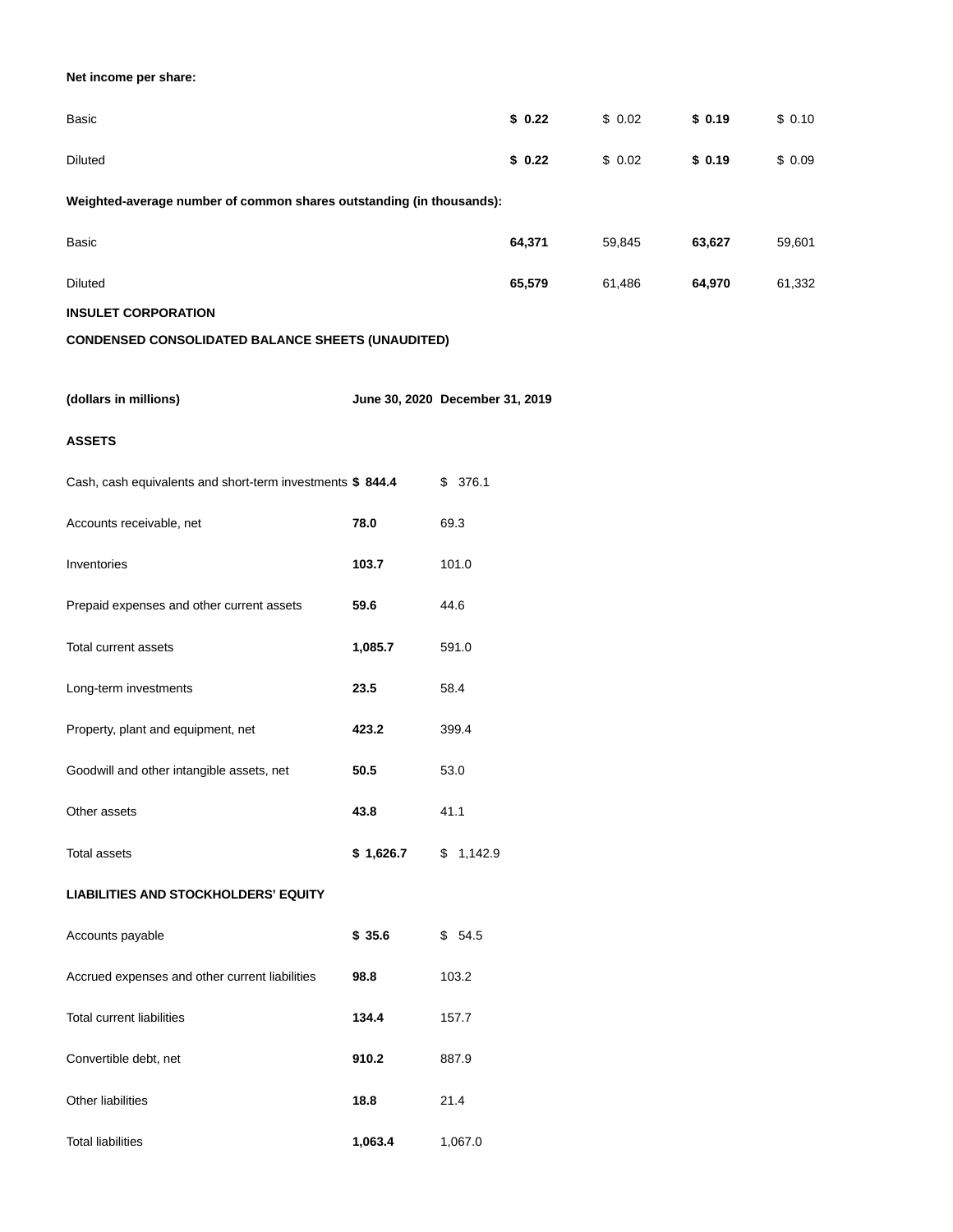| Stockholders' Equity                       | 563.3     | 75.9      |
|--------------------------------------------|-----------|-----------|
| Total liabilities and stockholders' equity | \$1.626.7 | \$1,142.9 |

# **INSULET CORPORATION**

# **NON-GAAP RECONCILIATIONS (UNAUDITED)**

# **CONSTANT CURRENCY REVENUE GROWTH**

**Three Months Ended June 30,**

| (dollars in millions)       | 2020                      | 2019    | <b>Percent Change</b> |      | Impact                             |      | <b>Currency Constant</b><br>Currency |               |
|-----------------------------|---------------------------|---------|-----------------------|------|------------------------------------|------|--------------------------------------|---------------|
| Revenue:                    |                           |         |                       |      |                                    |      |                                      |               |
| U.S. Omnipod                | \$128.8                   | \$98.1  | 31.3                  | %    |                                    | $\%$ | 31.3                                 | $\frac{9}{6}$ |
| International Omnipod 73.2  |                           | 62.7    | 16.7                  | %    | (3.0)                              | %    | 19.7                                 | %             |
| <b>Total Omnipod</b>        | 202.0                     | 160.8   | 25.6                  | %    | (1.2)                              | %    | 26.8                                 | %             |
| Drug Delivery               | 24.3                      | 16.3    | 49.1                  | %    |                                    | %    | 49.1                                 | %             |
| <b>Total</b>                | \$226.3                   | \$177.1 | 27.8                  | %    |                                    | %    | 28.8                                 | %             |
|                             | Six Months Ended June 30, |         |                       |      |                                    |      |                                      |               |
| (dollars in millions)       | 2020                      | 2019    | <b>Percent Change</b> |      | <b>Currency Constant</b><br>Impact |      | <b>Currency</b>                      |               |
| Revenue:                    |                           |         |                       |      |                                    |      |                                      |               |
| U.S. Omnipod                | \$245.4                   | \$184.2 | 33.2                  | %    | %                                  |      | 33.2                                 | %             |
| International Omnipod 146.3 |                           | 119.6   | 22.3                  | %    | (3.2)<br>%                         |      | 25.5                                 | %             |
| <b>Total Omnipod</b>        | 391.7                     | 303.8   | 28.9                  | %    | (1.3)<br>$\%$                      |      | 30.2                                 | %             |
| Drug Delivery               | 32.6                      | 32.9    | (0.9)                 | $\%$ | %                                  |      | (0.9)                                | %             |
| Total                       | \$424.3                   | \$336.7 | 26.0                  | ℅    | (1.1)<br>%                         |      | 27.1                                 | %             |
| <b>ADJUSTED EBITDA</b>      |                           |         |                       |      |                                    |      |                                      |               |

**Three Months Ended June 30, Six Months Ended June 30,**

| (dollars in millions) |
|-----------------------|
|-----------------------|

**(dollars in millions) 2020 2019 2020 2019**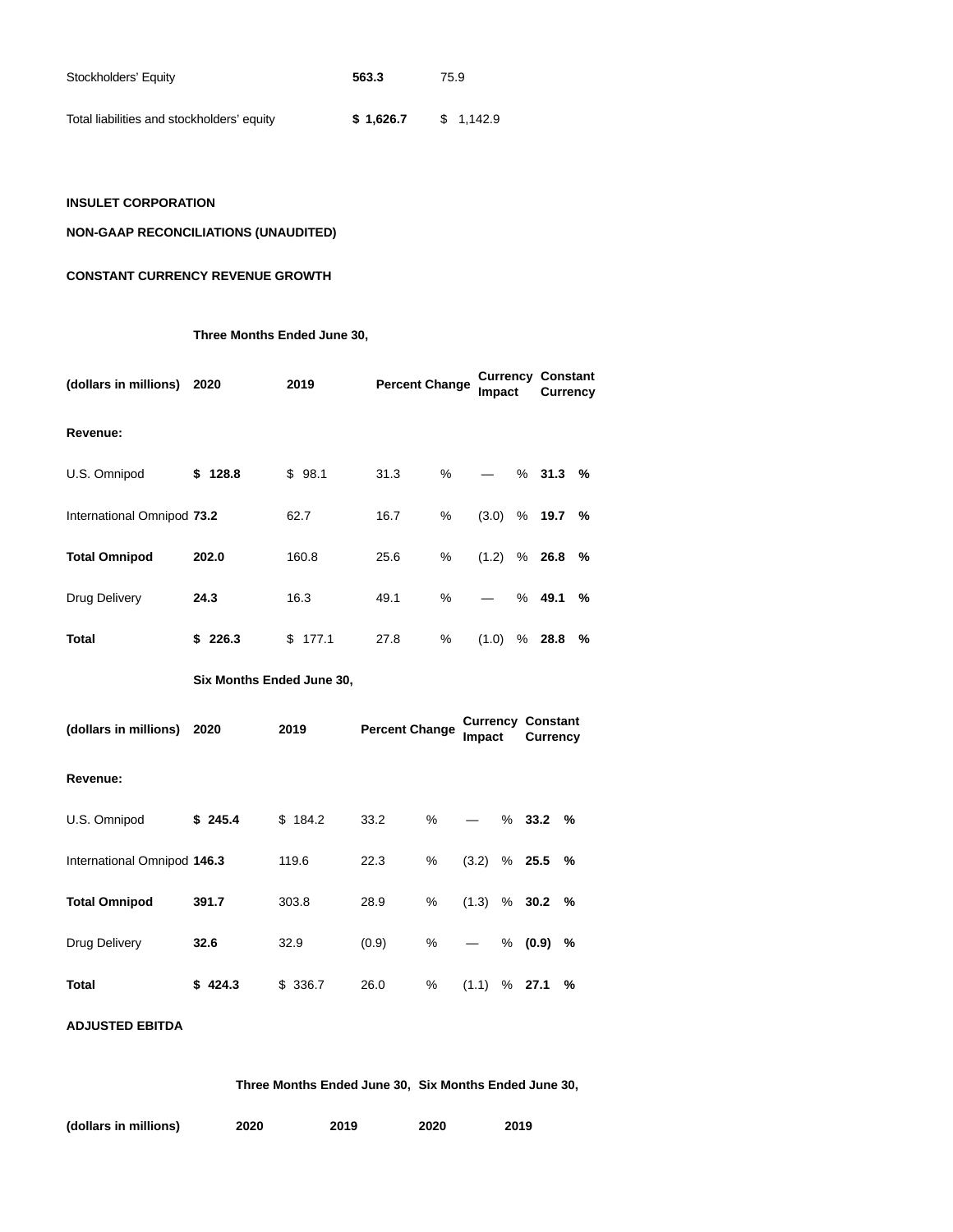| Net income                        | \$14.4    | \$1.4      | \$12.3     | \$5.8      |
|-----------------------------------|-----------|------------|------------|------------|
| Interest expense, net             | 11.1      | 5.8        | 21.2       | 10.6       |
| Income tax expense                | 3.0       | 0.5        | 2.5        | 0.8        |
| Depreciation and amortization 9.9 |           | 5.9        | 18.8       | 11.0       |
| Stock-based compensation          | 5.8       | 8.3        | 13.7       | 14.1       |
| <b>Adjusted EBITDA</b>            | 44.2<br>S | \$<br>21.9 | 68.5<br>\$ | \$<br>42.3 |

# **INSULET CORPORATION**

# **REVENUE GUIDANCE RECONCILIATIONS (UNAUDITED)**

# **FULL YEAR 2020**

|                          | Low                              |      |                |                          |                 |      | High                             |      |        |                          |                 |      |
|--------------------------|----------------------------------|------|----------------|--------------------------|-----------------|------|----------------------------------|------|--------|--------------------------|-----------------|------|
|                          | Revenue<br>Growth<br><b>GAAP</b> |      | Impact         | <b>Currency Constant</b> | <b>Currency</b> |      | Revenue<br>Growth<br><b>GAAP</b> |      | Impact | <b>Currency Constant</b> | <b>Currency</b> |      |
| U.S. Omnipod             | 19                               | %    |                | %                        | 19              | %    | 21                               | %    |        | %                        | 21              | $\%$ |
| International Omnipod 19 |                                  | %    | $\overline{2}$ | %                        | 17              | %    | 21                               | %    | 2      | %                        | 19              | %    |
| <b>Total Omnipod</b>     | 19                               | %    | $\mathbf{1}$   | %                        | 18              | %    | 21                               | %    | 1      | %                        | 20              | $\%$ |
| Drug Delivery            | 3                                | %    |                | $\%$                     | 3               | $\%$ | 6                                | $\%$ |        | %                        | 6               | %    |
| Total                    | 18                               | $\%$ | 1              | ℅                        | 17              | %    | 20                               | $\%$ | 1      | ℅                        | 19              | ℅    |

# **Q3 2020**

**Low High Revenue Revenue Currency Constant Revenue**<br>Growth Inneet Currency Growth **GAAP Impact Currency GAAP Growth Currency Constant Impact Currency** U.S. Omnipod 14 % — % 14 % 16 % — % 16 % International Omnipod 15 % 6 % 9 % 17 % 6 % 11 % **Total Omnipod** 14 % 2 % 12 % 16 % 2 % 14 % Drug Delivery 23 % — % 23 % 28 % — % 28 % **Total** 15 % 2 % 13 % 17 % 2 % 15 %